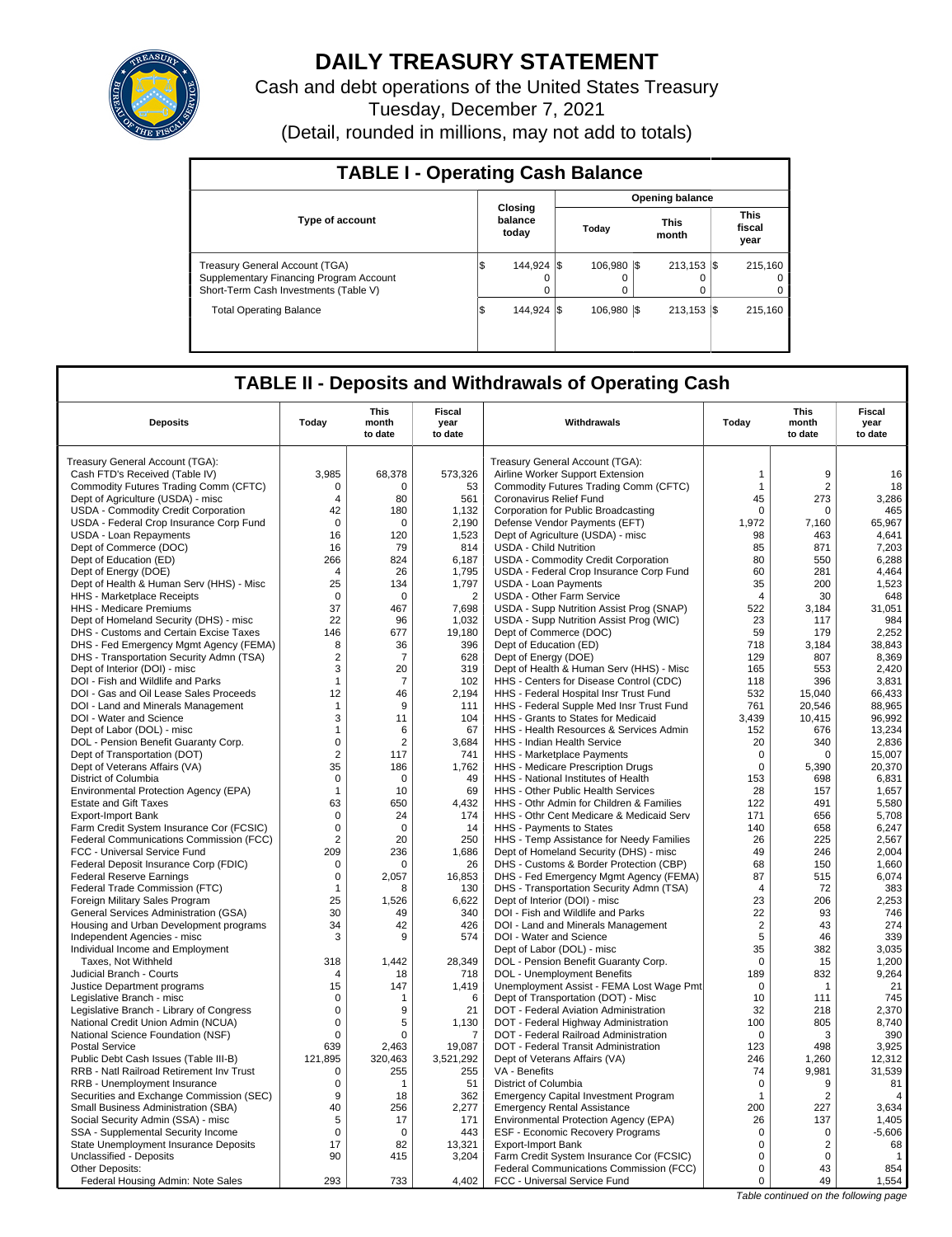| <b>TABLE II cont. - Deposits and Withdrawals of Operating Cash</b> |             |                                 |                           |                                          |                              |                          |                           |  |  |  |
|--------------------------------------------------------------------|-------------|---------------------------------|---------------------------|------------------------------------------|------------------------------|--------------------------|---------------------------|--|--|--|
| <b>Deposits</b>                                                    | Today       | <b>This</b><br>month<br>to date | Fiscal<br>year<br>to date | Withdrawals                              | Today                        | This<br>month<br>to date | Fiscal<br>vear<br>to date |  |  |  |
|                                                                    |             |                                 |                           | Federal Deposit Insurance Corp (FDIC)    | $\mathbf 0$                  | 8                        | 103                       |  |  |  |
|                                                                    |             |                                 |                           | Federal Employees Insurance Payments     | 708                          | 2,009                    | 17,711                    |  |  |  |
|                                                                    |             |                                 |                           | Federal Salaries (EFT)                   | 75                           | 1,697                    | 38.617                    |  |  |  |
|                                                                    |             |                                 |                           | Federal Trade Commission (FTC)           | $\mathbf 0$                  | 0                        | 47                        |  |  |  |
|                                                                    |             |                                 |                           | General Services Administration (GSA)    | 24                           | 806                      | 5,240                     |  |  |  |
|                                                                    |             |                                 |                           | Housing and Urban Development programs   | 164                          | 4,197                    | 16,578                    |  |  |  |
|                                                                    |             |                                 |                           | Independent Agencies - misc              | 12                           | 96                       | 888                       |  |  |  |
|                                                                    |             |                                 |                           | <b>Interest on Treasury Securities</b>   | $\mathbf 0$                  | 62                       | 62,083                    |  |  |  |
|                                                                    |             |                                 |                           | IRS - Advanced Child Tax Credit (EFT)    | $\mathbf 0$                  | $\Omega$                 | 27,144                    |  |  |  |
|                                                                    |             |                                 |                           | IRS - Economic Impact Payments (EFT)     | $\mathbf 0$                  | 248                      | 1,744                     |  |  |  |
|                                                                    |             |                                 |                           | IRS Tax Refunds Business (EFT)           | 254                          | 900                      | 6,720                     |  |  |  |
|                                                                    |             |                                 |                           | IRS Tax Refunds Individual (EFT)         | 23                           | 506                      | 12,655                    |  |  |  |
|                                                                    |             |                                 |                           | Judicial Branch - Courts                 | $\overline{2}$               | 14                       | 304                       |  |  |  |
|                                                                    |             |                                 |                           | Justice Department programs              | 79                           | 373                      | 3,366                     |  |  |  |
|                                                                    |             |                                 |                           | Legislative Branch - misc                | 3                            | 24                       | 277                       |  |  |  |
|                                                                    |             |                                 |                           | Legislative Branch - Library of Congress | $\mathbf{1}$                 | $\overline{4}$           | 159                       |  |  |  |
|                                                                    |             |                                 |                           | <b>NASA</b>                              | 150                          | 564                      | 4,190                     |  |  |  |
|                                                                    |             |                                 |                           | National Credit Union Admin (NCUA)       | $\Omega$                     | $\overline{2}$           | 27                        |  |  |  |
|                                                                    |             |                                 |                           | National Science Foundation (NSF)        | 12                           | 135                      | 1,301                     |  |  |  |
|                                                                    |             |                                 |                           | Postal Service Money Orders and Other    | 177                          | 824                      | 7,696                     |  |  |  |
|                                                                    |             |                                 |                           | Public Debt Cash Redemp. (Table III-B)   | 72,385                       | 302,130                  | 3,058,168                 |  |  |  |
|                                                                    |             |                                 |                           | Railroad Retirement Board (RRB) - misc   | 0                            | 3                        | 12                        |  |  |  |
|                                                                    |             |                                 |                           | <b>RRB - Benefit Payments</b>            | $\overline{1}$               | 1,143                    | 3,458                     |  |  |  |
|                                                                    |             |                                 |                           | Securities and Exchange Commission (SEC) | 3                            | 9                        | 235                       |  |  |  |
|                                                                    |             |                                 |                           | Small Business Administration (SBA)      | 2,887                        | 11,172                   | 118,194                   |  |  |  |
|                                                                    |             |                                 |                           | Social Security Admin (SSA) - misc       | 12                           | 70                       | 840                       |  |  |  |
|                                                                    |             |                                 |                           | <b>SSA - Benefits Payments</b>           | 41                           | 22,000                   | 192,037                   |  |  |  |
|                                                                    |             |                                 |                           | SSA - Supplemental Security Income       | 9                            | 4,384                    | 13,357                    |  |  |  |
|                                                                    |             |                                 |                           | <b>Transportation Services</b>           | $\Omega$                     | $\Omega$                 | 683                       |  |  |  |
|                                                                    |             |                                 |                           | Other Withdrawals:                       |                              |                          |                           |  |  |  |
|                                                                    |             |                                 |                           | Thrift Savings Plan Transfer             | 1,169                        | 6,106                    | 17,367                    |  |  |  |
|                                                                    |             |                                 |                           | Unclassified                             | 1,231                        | 7,380                    | 63,693                    |  |  |  |
| <b>Total Other Deposits</b><br>Change in Balance of Uncollected    | 293         | 1,763                           | 18,861                    | Total, Other Withdrawals                 | 2,400                        | 28,841                   | 142,448                   |  |  |  |
| Funds                                                              | $\mathbf 0$ | $\mathbf 0$                     | $\mathbf 0$               |                                          |                              |                          |                           |  |  |  |
| <b>Transfers from Depositaries</b>                                 | 0           | 0                               | 0                         | <b>Transfers to Depositaries</b>         | $\mathbf 0$                  | 0                        | 0                         |  |  |  |
| <b>Total TGA Deposits</b>                                          | 128,322     | 403,493                         | 4,270,014                 | <b>Total TGA Withdrawals</b>             | 90,378                       | 471,722                  | 4,340,250                 |  |  |  |
|                                                                    |             |                                 |                           |                                          |                              |                          |                           |  |  |  |
| Short-Term Cash Investments:                                       |             |                                 |                           | Short-Term Cash Investments:             |                              |                          |                           |  |  |  |
| Transfers from TGA (Table V)                                       | $\Omega$    | $\Omega$                        | $\mathbf 0$               | Transfers to TGA (Table V)               | $\Omega$                     | $\Omega$                 |                           |  |  |  |
| Total Deposits (excluding transfers)                               | 128,322 \$  | 403,493                         | l\$<br>4,270,014          | Total Withdrawals (excluding transfers)  | $90,378$ \$                  | 471,722 \$               | 4,340,250                 |  |  |  |
|                                                                    |             |                                 |                           |                                          |                              |                          |                           |  |  |  |
|                                                                    |             |                                 |                           | Net Change in Operating Cash Balance     | ß.<br>$37,944$ $\frac{1}{3}$ | $-68,229$ \$             | $-70,236$                 |  |  |  |

| <b>TABLE III-A - Public Debt Transactions</b> |                |                                 |                           |                                       |                        |                                 |                                  |  |  |  |
|-----------------------------------------------|----------------|---------------------------------|---------------------------|---------------------------------------|------------------------|---------------------------------|----------------------------------|--|--|--|
| <b>Issues</b>                                 | Today          | <b>This</b><br>month<br>to date | Fiscal<br>year<br>to date | <b>Redemptions</b>                    | Today                  | <b>This</b><br>month<br>to date | <b>Fiscal</b><br>year<br>to date |  |  |  |
| Marketable:                                   |                |                                 |                           | Marketable:                           |                        |                                 |                                  |  |  |  |
| Bills:                                        |                |                                 |                           | <b>Bills</b>                          | $69,743$ $\frac{1}{3}$ | 288,318 \$                      | 2,486,731                        |  |  |  |
| <b>Regular Series</b>                         | $39,744$ \\$   | $201,310$ \$                    | 1,651,685                 | <b>Notes</b>                          |                        |                                 | 427,779                          |  |  |  |
| <b>Cash Management Series</b>                 | 80,001         | 110,002                         | 930,017                   | <b>Bonds</b>                          |                        |                                 | 30,632                           |  |  |  |
| <b>Notes</b>                                  |                | -2                              | 734,282                   | <b>Federal Financing Bank</b>         | 0                      |                                 | $\Omega$                         |  |  |  |
| <b>Bonds</b>                                  | 0              | 25                              | 116,627                   | Nonmarketable:                        |                        |                                 |                                  |  |  |  |
| Inflation-Protected Securities Increment      | 453            | 2,878                           | 11,330                    | United States Savings Securities      | 56                     | 311                             | 1,901                            |  |  |  |
| <b>Federal Financing Bank</b>                 | $\Omega$       | U                               | $\Omega$                  | <b>Government Account Series</b>      | 233,874                | 1,180,470                       | 13,896,203                       |  |  |  |
| Nonmarketable:                                |                |                                 |                           | Hope Bonds                            | 0                      |                                 | $\Omega$                         |  |  |  |
| United States Savings Securities:             |                |                                 |                           | <b>Domestic Series</b>                |                        |                                 | 4,190                            |  |  |  |
| Cash Issue Price                              | 49             | 317                             | 1,687                     | <b>Foreign Series</b>                 |                        |                                 | $\Omega$                         |  |  |  |
| Interest Increment                            | $\overline{2}$ | 360                             | 1,089                     | <b>State and Local Series</b>         | $\Omega$               | 4,071                           | 27,524                           |  |  |  |
| <b>Government Account Series</b>              | 183,477        | 1,158,393                       | 13,897,058                | Other                                 | 2,166                  | 9,011                           | 78,719                           |  |  |  |
| Hope Bonds                                    |                |                                 |                           |                                       |                        |                                 |                                  |  |  |  |
| <b>Domestic Series</b>                        |                |                                 |                           |                                       |                        |                                 |                                  |  |  |  |
| <b>Foreign Series</b>                         |                |                                 |                           |                                       |                        |                                 |                                  |  |  |  |
| State and Local Series                        |                |                                 | 10,259                    |                                       |                        |                                 |                                  |  |  |  |
| Other                                         | 2,115          | 8,956                           | 78,770                    | <b>Total Redemptions</b>              | $305,839$ \$           | 1,482,180 \$                    | 16,953,679                       |  |  |  |
| <b>Total Issues</b>                           | 305,840 \$     | 1,482,238 \$                    | 17,432,804                | Net Change in Public Debt Outstanding |                        | 57 S<br>l\$                     | 479,125                          |  |  |  |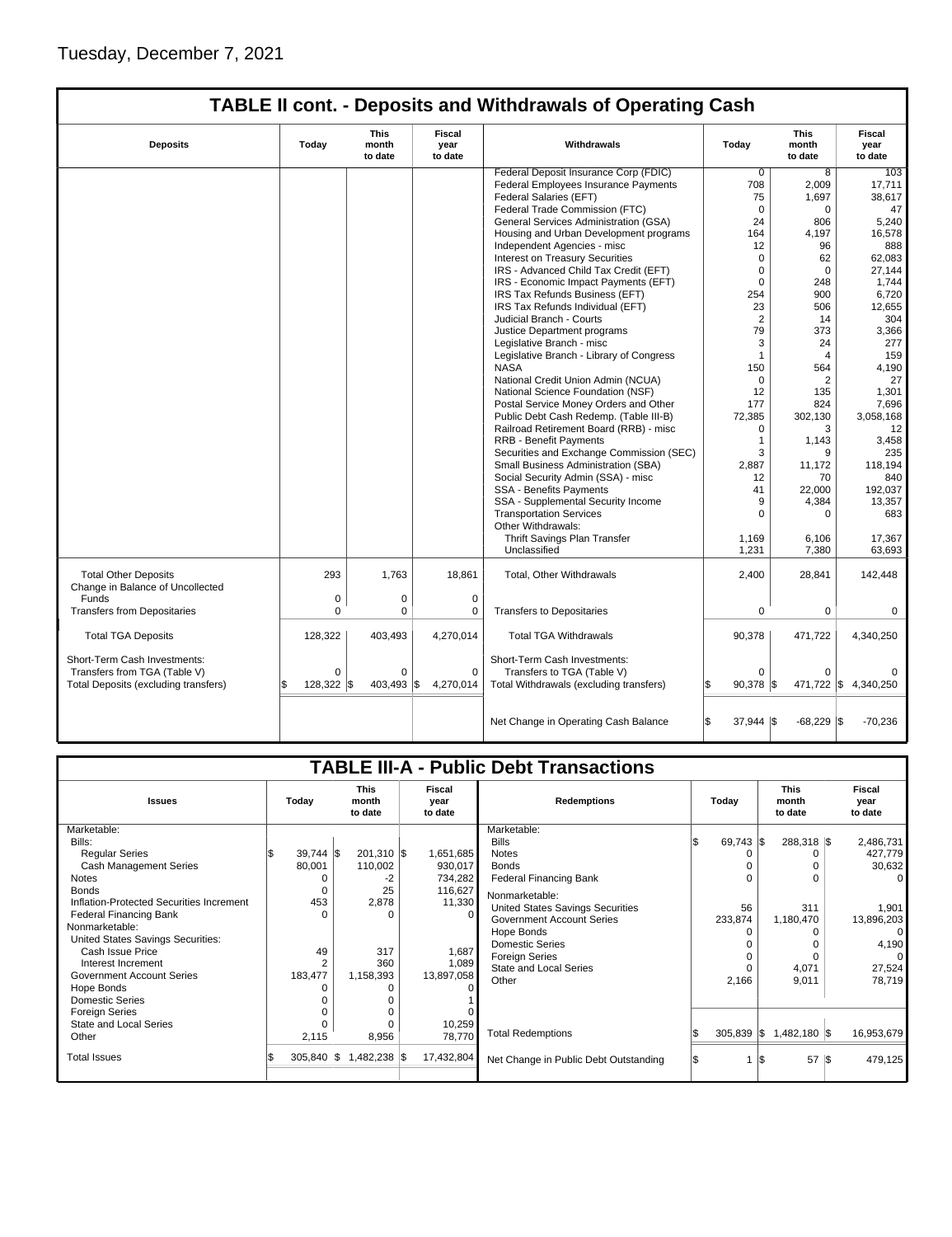| <b>TABLE III-B - Adjustment of Public Debt</b><br><b>Transactions to Cash Basis</b>                                                                                                                                                                                                                                                                          |          |                                                                 |           |                                                       |                                                                                  |  |  |                                 |                           |
|--------------------------------------------------------------------------------------------------------------------------------------------------------------------------------------------------------------------------------------------------------------------------------------------------------------------------------------------------------------|----------|-----------------------------------------------------------------|-----------|-------------------------------------------------------|----------------------------------------------------------------------------------|--|--|---------------------------------|---------------------------|
| <b>Transactions</b>                                                                                                                                                                                                                                                                                                                                          | Today    |                                                                 |           |                                                       |                                                                                  |  |  | <b>This</b><br>month<br>to date | Fiscal<br>year<br>to date |
| Public Debt Cash Issues:<br>Public Debt Issues (Table III-A)<br>Premium on New Issues<br>Discount on New Issues:<br>Bills $(-)$<br>Bonds and Notes (-)<br>Federal Financing Bank (-)<br>Government Account Transactions (-)<br>Hope Bonds (-)<br>Interest Increment on United States<br>Savings Securities (-)<br>Inflation-Protected Securities Increment   | \$       | 305,840<br>O<br>14<br>$\Omega$<br>O<br>183,477<br>O<br>2<br>453 | 1\$       | 145<br>0<br>O<br>1,158,393<br>O<br>360<br>2,878       | 1,482,238 \$17,432,804<br>3.752<br>565<br>5,642<br>13,897,058<br>1,089<br>10,910 |  |  |                                 |                           |
| <b>Total Public Debt Cash Issues</b><br>Deposited in TGA<br><b>Public Debt Cash Redemptions:</b><br>Public Debt Redemptions (Table III-A)<br>Premium on Debt Buyback Operation<br>Discount on Debt Buyback Operation (-)<br>Federal Financing Bank (-)<br>Government Account Transactions (-)<br>Hope Bonds (-)<br><b>Total Public Debt Cash Redemptions</b> | \$<br>\$ | 121,895<br>305,839<br>0<br>O<br>0<br>233,454<br>O               | l\$<br>\$ | 320,463<br>1,482,180<br>0<br>0<br>0<br>1,180,050<br>0 | 1\$<br>3,521,292<br>\$16,953,679<br>13,895,511                                   |  |  |                                 |                           |
| Withdrawn from TGA                                                                                                                                                                                                                                                                                                                                           | \$       | 72,385                                                          | I\$       | $302,130$ \\$                                         | 3,058,168                                                                        |  |  |                                 |                           |

| <b>TABLE III-C - Debt Subject to Limit</b>                                        |                           |                                                   |                           |                           |  |  |  |  |  |  |
|-----------------------------------------------------------------------------------|---------------------------|---------------------------------------------------|---------------------------|---------------------------|--|--|--|--|--|--|
|                                                                                   | Closing                   | Opening balance                                   |                           |                           |  |  |  |  |  |  |
| <b>Balance Transactions</b>                                                       | balance<br>today          | Today                                             | <b>This</b><br>month      | Fiscal<br>year            |  |  |  |  |  |  |
| Debt Held by the Public<br>Intragovernmental Holdings<br><b>Total Public Debt</b> | \$22,679,803<br>6,228,241 | \$22,685,355<br>6,222,688                         | \$22,645,912<br>6,262,075 | \$22,282,900<br>6,146,018 |  |  |  |  |  |  |
| Outstanding<br>Less: Debt Not<br>Subject to Limit:                                | 28,908,044                | 28,908,043                                        | 28,907,987                | 28,428,919                |  |  |  |  |  |  |
| Other Debt                                                                        | 478                       | 478                                               | 478                       | 478                       |  |  |  |  |  |  |
| <b>Unamortized Discount</b>                                                       | 20.075                    | 20.074                                            | 20,018                    | 20,950                    |  |  |  |  |  |  |
| <b>Federal Financing Bank</b>                                                     | 6,053                     | 6,053                                             | 6,053                     | 6,053                     |  |  |  |  |  |  |
| Hope Bonds                                                                        | O                         | O                                                 | 0                         | $\Omega$                  |  |  |  |  |  |  |
| Plus: Other Debt Subject to Limit<br>Guaranteed Debt of                           |                           |                                                   |                           |                           |  |  |  |  |  |  |
| Government Agencies                                                               | $\Omega$                  | 0                                                 | 0                         | 0                         |  |  |  |  |  |  |
| <b>Total Public Debt</b><br>Subject to Limit                                      | \$28,881,438              | $\frac{1}{2}$ 28,881,438 $\frac{1}{2}$ 28,881,438 |                           | \$28,401,438              |  |  |  |  |  |  |
|                                                                                   |                           |                                                   |                           |                           |  |  |  |  |  |  |
| <b>Statutory Debt Limit</b>                                                       | \$28.881.463              | \$28,881,463                                      | \$28,881,463              | \$28,401,463              |  |  |  |  |  |  |
|                                                                                   |                           |                                                   |                           |                           |  |  |  |  |  |  |

| <b>TABLE IV - Federal Tax Deposits</b>                                                                                                                                                                                                        |     |                                          |     |                                                  |     |                                                              |  |  |
|-----------------------------------------------------------------------------------------------------------------------------------------------------------------------------------------------------------------------------------------------|-----|------------------------------------------|-----|--------------------------------------------------|-----|--------------------------------------------------------------|--|--|
| Classification                                                                                                                                                                                                                                |     | Today                                    |     | <b>This</b><br>month<br>to date                  |     | <b>Fiscal</b><br>year<br>to date                             |  |  |
| Withheld Income and Employment Taxes<br>Individual Income Taxes<br><b>Railroad Retirement Taxes</b><br><b>Excise Taxes</b><br><b>Corporation Income Taxes</b><br><b>Federal Unemployment Taxes</b><br>Estate and Gift Taxes & Misc IRS Rcpts. | l\$ | 3,175<br>310<br>3<br>28<br>496<br>1<br>1 | l\$ | 68,890<br>1.707<br>65<br>93<br>1,402<br>11<br>32 | l\$ | 532,880<br>24,105<br>930<br>12,762<br>24,751<br>755<br>1,205 |  |  |
| Total                                                                                                                                                                                                                                         | \$  | 4,013                                    | 1\$ | 72,200                                           | 1\$ | 597,388                                                      |  |  |
| Cash Federal Tax Deposits:<br>Direct<br><b>Through Depositaries</b>                                                                                                                                                                           | \$  | 58<br>3,928                              | l\$ | 268 \$<br>68,110                                 |     | 5,502<br>567,823                                             |  |  |
| <b>Total Cash FTD's</b>                                                                                                                                                                                                                       | \$  | 3,985                                    | 1\$ | 68,378                                           | l\$ | 573,326                                                      |  |  |
| <b>Inter-agency Transfers</b>                                                                                                                                                                                                                 |     | 28                                       |     | 3,822                                            |     | 24,063                                                       |  |  |
| Total                                                                                                                                                                                                                                         | \$  | 4,013                                    | 1\$ | 72,200                                           | 1\$ | 597,388                                                      |  |  |
|                                                                                                                                                                                                                                               |     |                                          |     |                                                  |     |                                                              |  |  |

| <b>TABLE V - Short-Term Cash Investments</b> |                           |          |   |               |       |  |  |  |
|----------------------------------------------|---------------------------|----------|---|---------------|-------|--|--|--|
|                                              | <b>Type of Depositary</b> |          |   |               |       |  |  |  |
| <b>Balance Transactions</b>                  | А                         |          | в | С             | Total |  |  |  |
|                                              |                           |          |   |               |       |  |  |  |
| Opening Balance Today<br>Deposits:           |                           | I\$<br>0 | 0 | I\$<br>0      | 1\$   |  |  |  |
| <b>Transfers to Depositaries</b>             |                           | O        | o | 0             |       |  |  |  |
| Special Direct Investment                    |                           | O        | Ω | 0             |       |  |  |  |
| Term Investment                              |                           | O        | Ω | 0             |       |  |  |  |
| Repo Investment                              |                           | ი        | n | 0             |       |  |  |  |
| Withdrawals:                                 |                           |          |   |               |       |  |  |  |
| <b>Treasury Initiated</b>                    |                           | O        | O | 0             |       |  |  |  |
| Depositary Initiated                         |                           | Ω        | Ω | 0             |       |  |  |  |
| Special Direct Investment                    |                           | Ω        | Ω | 0             |       |  |  |  |
| <b>Term Investment</b>                       |                           | Ω        |   | 0             |       |  |  |  |
| Repo Investment                              |                           | O        | Ω | 0             |       |  |  |  |
|                                              |                           |          |   |               |       |  |  |  |
| Closing Balance Today                        |                           | I\$<br>0 | 0 | S<br>$\Omega$ | I\$   |  |  |  |

| <b>TABLE VI - Income Tax Refunds Issued</b> |     |       |     |                                 |    |                           |  |  |
|---------------------------------------------|-----|-------|-----|---------------------------------|----|---------------------------|--|--|
| <b>Classification</b>                       |     | Today |     | <b>This</b><br>month<br>to date |    | Fiscal<br>year<br>to date |  |  |
| IRS - Advanced Child Tax Credit (Checks)    | I\$ | 0     | 1\$ | 0                               | 13 | 4,057                     |  |  |
| IRS - Advanced Child Tax Credit (EFT)       |     | 0     |     | 0                               |    | 27.144                    |  |  |
| IRS - Economic Impact Payments (Checks)     |     |       |     | 179                             |    | 1.991                     |  |  |
| IRS - Economic Impact Payments (EFT)        |     | 0     |     | 248                             |    | 1.744                     |  |  |
| IRS Tax Refunds Business (Checks)           |     | 1.097 |     | 1.291                           |    | 20.181                    |  |  |
| IRS Tax Refunds Business (EFT)              |     | 254   |     | 900                             |    | 6.720                     |  |  |
| IRS Tax Refunds Individual (Checks)         |     | 22    |     | 530                             |    | 10.277                    |  |  |
| IRS Tax Refunds Individual (EFT)            |     | 23    |     | 506                             |    | 12.655                    |  |  |
|                                             |     |       |     |                                 |    |                           |  |  |

### **Daily Treasury Statement Footnotes:**

#### **General Footnotes and Statements:**

This statement summarizes the United States Treasury's cash and debt operations for the Federal Government. Treasury's operating cash is maintained in an account at the Federal Reserve Bank of New York and in short-term cash investments. Treasury minimized and then suspended its short-term cash investment program beginning in November 2008, but anticipates investing again when market conditions warrant. Major information sources include: Federal Reserve Banks, Treasury Regional Financial Centers, Internal Revenue Service Centers, various electronic systems, and information on the Public Debt. Information is presented on a modified cash basis. Deposits are reflected as received and withdrawals are reflected as processed.SOURCE: Bureau of the Fiscal Service, Department of the Treasury. Note: The Daily Treasury Statement (DTS) is available by 4:00 p.m. the following business day on the Fiscal Service website https://fiscal.treasury.gov/reports-statements/dts/. For more information, call the Cash Reporting Branch at 202-874-9789.

#### **TABLE III-A – Public Debt Transactions**

Stated at face value except for savings and retirement plan securities which are stated at current redemption value.